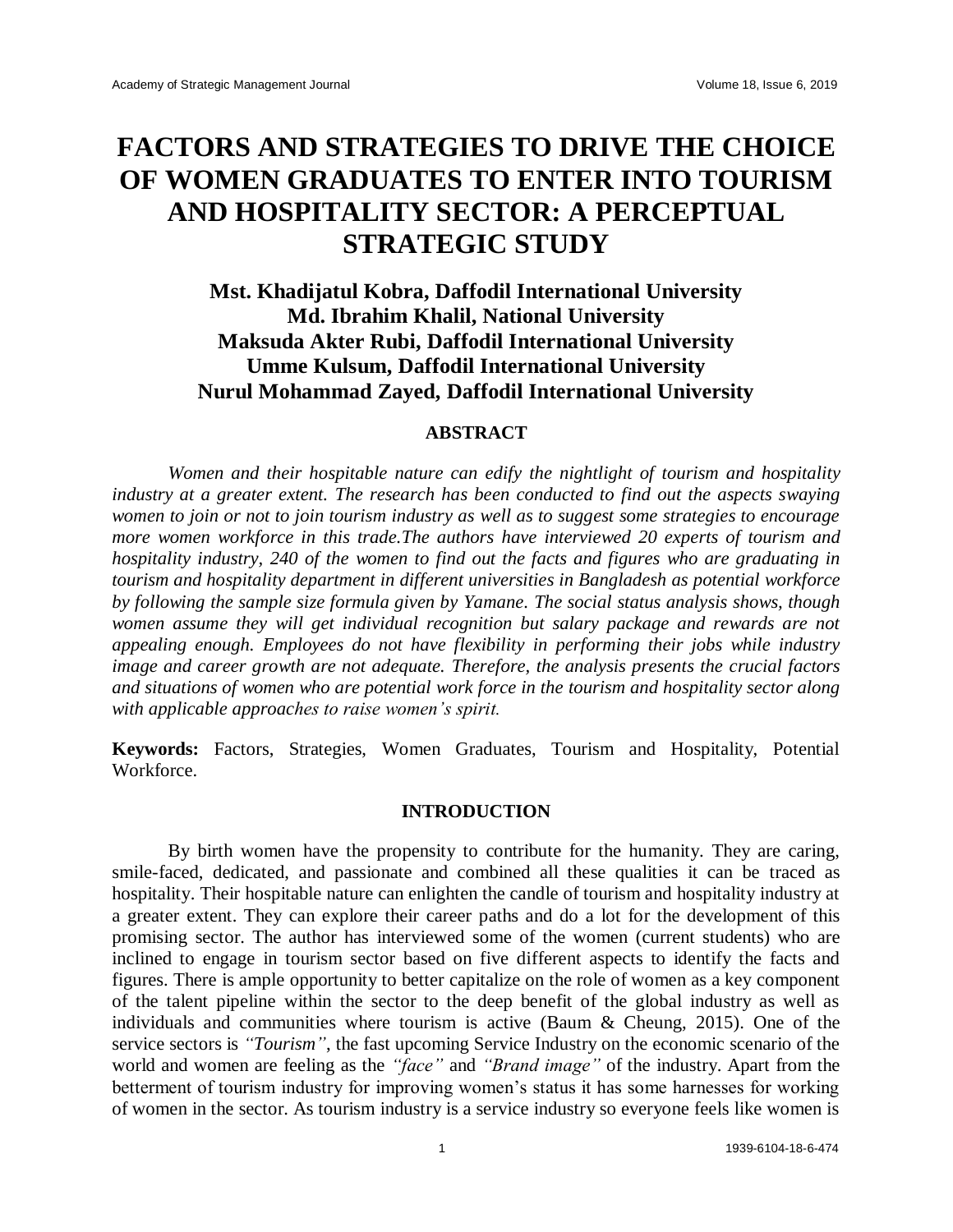the showcase of the industry (Jayswal & Jaiswal, 2015). Women are often concentrated in low status, low paid and precarious jobs in the tourism industry (Findings, 2011). Travel & Tourism can provide women with more opportunities for workforce participation, leadership, entrepreneurship and empowerment than many other sectors, particularly in developing countries and as such it can have a tremendous effect on poverty reduction in rural communities. Women's participation in economic activity brings benefits at both the micro and macro levels (Bazazo et al., 2017). Thus women can help the industry through their creativity  $\&$  inventiveness but they should be given awareness about the multi-dimensional opportunities available (Nyaruwata & Nyaruwata, 2013).

## **LITERATURE REVIEW**

Due to gender inequality women faces more challenges to join their job, during their job as well in tourism hospitality trade. Tourism is the business that is based on human relations and along these lines social divisions of work are critical and adapting to sex balance issues fundamental since tourism business is sex one-sided being in light of standards of *"women's*  work" (Swain, 1995). Strategy creators and administration must take activities towards compelling arrangements and build up measure up to circumstance grounds to accomplish much better outcomes on the premise of using female ability which is being squandered because of sex separation, offering them status positions and pay as per their insight and abilities (Kogovsek & Kogovsek, 2015). Women wherever remain seriously impeded contrasted with men over all social criteria and orders (Pritchard, 2014). Tourism is a noteworthy manager of ladies. Notwithstanding, ladies encounter sex separation with respect to achieving official administration positions (Nyaruwata & Nyaruwata, 2013). Ladies make up an extensive extent of the formal tourism workforce. *"Advancement"* is not an impartial, favorable process be that as it may, one that happens inside a setting of worldwide rebuilding, of which sex imbalances are a key segment. In spite of the fact that numerous parts of tourism advancement arrangement try not to contain an unmistakable sex part, certain gendered suppositions are all things considered present (Ferguson, 2010). Socially developed sexual orientation parts, the natural contrasts amongst men and ladies, and how these associate in the realm of work are in this manner at the center of decent work (Baum, 2013). In Bangladesh very few women employees are seen in the hospitality and tourism sector. However, to ensure the advancement of this industry both men and women should work together. After reviewing the literature authors did not find any relevant research work done before to identify the factors or reasons of less number of women employees and managers in the tourism and hospitality industry. Thus, the authors have conducted the study on the basis of some fundamental factors and tried to focus on the possible solutions to enrich the tourism industry with competent female human resource.

#### **Research Objective**

The broad objective of this study is to find out the impelling factors which penetrate the women to choose tourism and hospitality as their wage earning sector and to set some strategies to encourage them to join this segment more and more.

#### **METHODOLOGY**

To conduct the study both the qualitative (interview with structured questionnaire) and quantitative methods have been used. Interviews are suitable method when there is a necessity to collect in-depth information on people's thoughts, familiarities, and outlooks. Interviews are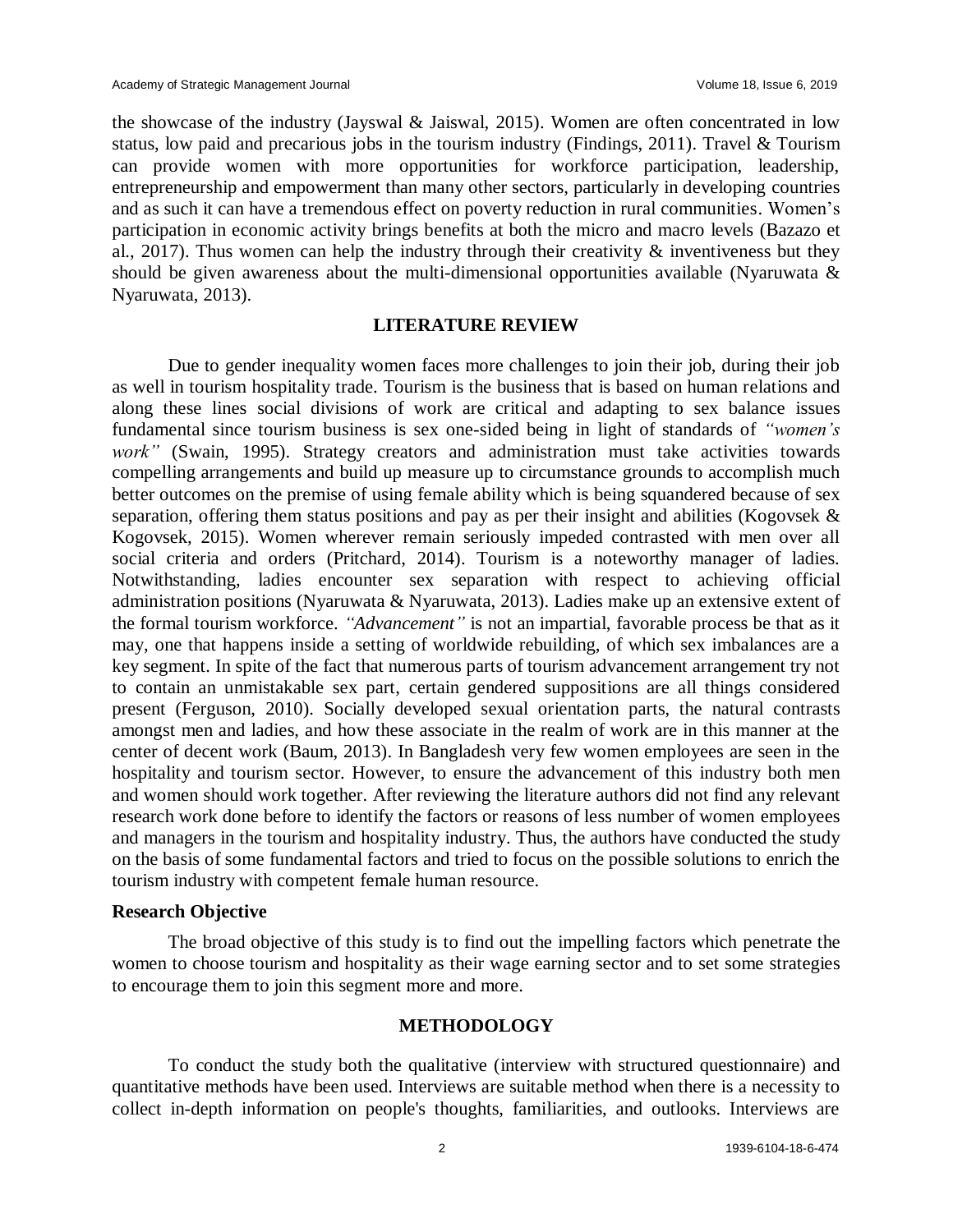useful when the topic of analysis relays issues that call for multipart questioning and substantial probing (Wang et al., 2011). To maneuver the study the author has interviewed 20 experts of tourism and hospitality industry, 240 female graduates who are on their way to complete graduations from different universities in the department of tourism and hospitality management and potential employee of hospitality profession. The overall analysis has been accomplished with a structured likert scale questionnaire based on five dimensions like social status, employee benefit, and work environment, self-development as well as industry image. The total population size was approximately 600 females who are undergraduate students in tourism and hospitality management department. Among them 240 females were interviewed on the basis of a simplified formula to calculate sample sizes Yamane (1967) provides.  $n = N / [1 + N(e) 2]$ , where n is the sample size, N is the population size, and e is the level of precision. A 95% confidence level and P=0.5 are assumed (Neilson, 2011). The outcomes of the analysis have been presented using Microsoft Excel. For theoretical studies secondary data from different sources have been scrutinized. The duration of this study was from June 2018 to July 2019.

#### **RESULTS AND DISCUSSIONS**

## **Social Status Analysis**

In the contemporary society working in the hospitality sector is not appreciated at all. The social structure and culture do not permit females to work in the service sector whereas if it is the issue of hospitality then it becomes worse. The members of a girl's family does not want to support to pursue her career in hotel industry as they think for women only official desk job is secure and honorable. Social acceptance is not achieved if a female work in the hospitality or tourism sector, though a number of women are fighting against all odds. They are prone to study; gather experience and finally succeeding their career path in this trade. Females have to face unwanted questions and social status (Figure 1) is degraded often.



# **FIGURE 1 SOCIAL STATUS**

This negative notion creates dissatisfaction among females to carry on their job. Whether this kind of job ensures higher standard of living or not is a big question. Most of the cases it takes too long to get promoted and to achieve growth in the organizations.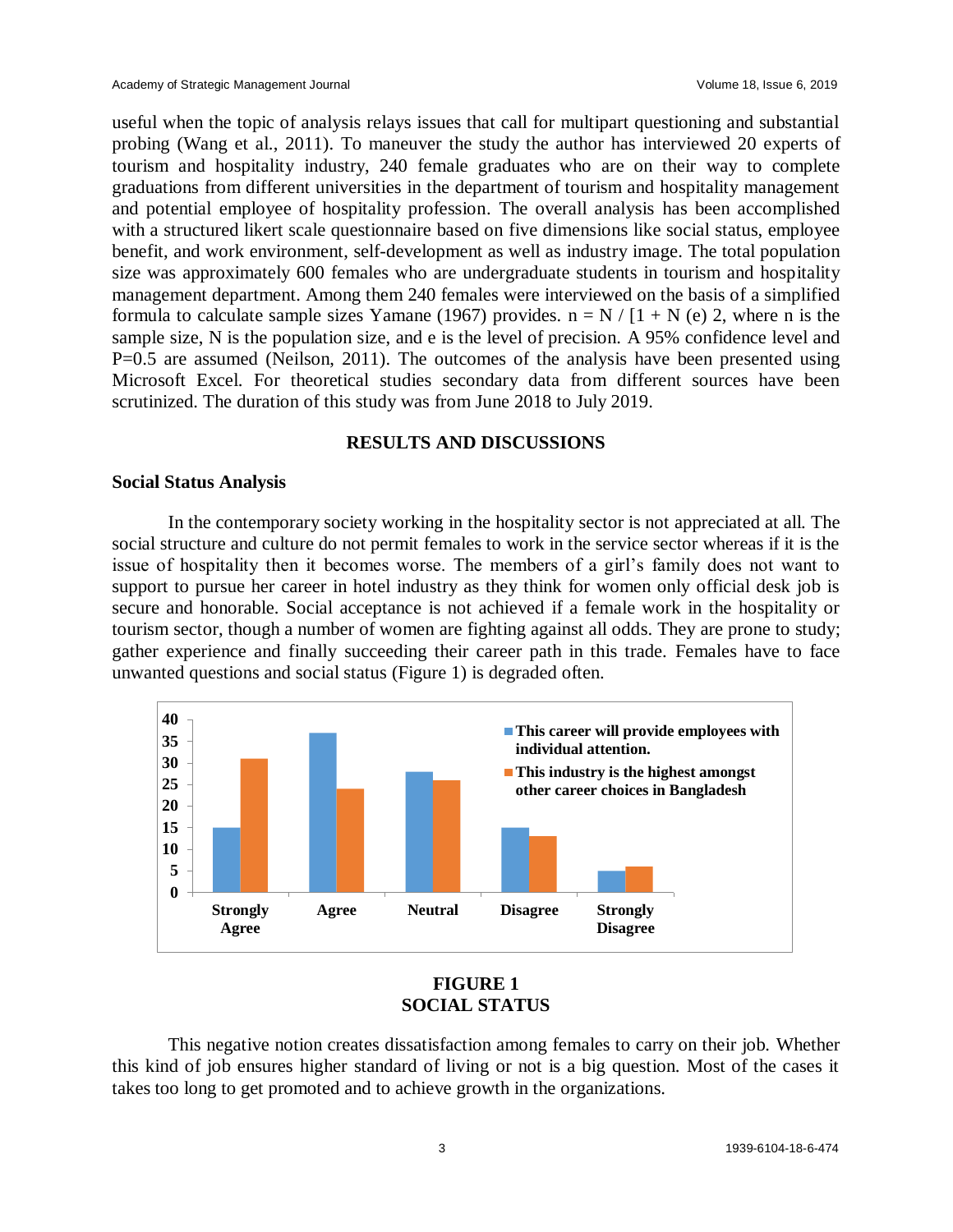#### **Employee Benefit Analysis**

The salary package and other facilities are not attractive most of the cases. In hotel industry there is no way to start career from a good position. One has to struggle a lot which created dilemma to choose this sector or not. Job security is not prevalent. Employees feel very vulnerable to keep their job up as they have to be alert always. In search of security they try for alternative employments some times. Getting leave is a big challenge at hotel sector. Additional Benefits are hard to acquire for extra-ordinary performance (Figure 2).



**FIGURE 2 COMPENSATION AND BENEFITS**

#### **Work Environment**

It becomes a great challenge to maintain work-life balance for a female especially if they are working mother. Enjoying flexible working hour or shifting is another challenge but most of the respondents said that the do not have to face any gender discrimination or sexual abasement.



**FIGURE 3 WORK ENVIRONMENT**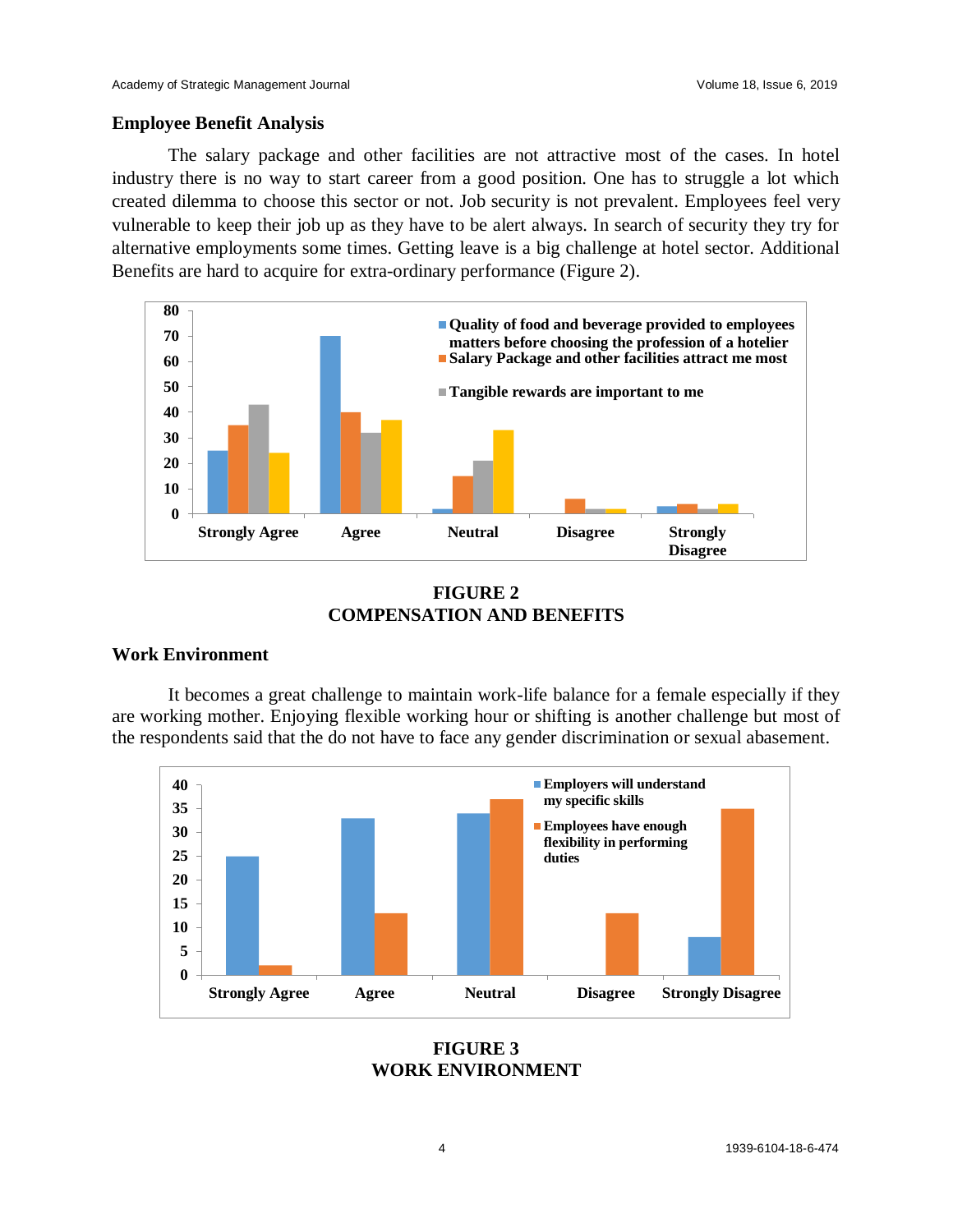Females rarely have any power to participate in any decision making to contribute for your property. But hopefully in recent times females are holding strong positions like human resource in some hotels which is a matter of great hope in coming days (Figure 3).

#### **Self-Development/Career Growth**

To acquire up to date knowledge about the profession is highly required but women get few chances to work worldwide to enhance skills. The number of training and cross-training arrangements should be enhanced. The growth rate is very slow in this sector and to create selfidentity is uncertain (Figure 4).



# **FIGURE 4 CAREER GROWTH**

#### **Industry Image**

The overall image of the tourism and hospitality sector as an employment is not up to the mark. Different aspects of undesirable image are shown in Figure 5.

#### **Strategies to be adopted to face the challenges**

Investing in the tourism promotion and development is a crying need to make sure overall financial growth of Bangladesh (Kobra et al., 2018). In line with that, investment for producing skilled employees is a must. It is very tough for the fresh graduate to start with a designation & handsome package as they may not had enough training and practical orientation during their student life. Job advertisements are insufficient. It is very difficult to get job in the 5 star standard and other renowned establishments while commencing career. Employees may not accept roster duty positively. Family does not support to be employed in this sector. It is difficult to maintain work-life balance while working in this industry. By changing some aspects the ratio of Men: Women within the realm of tourism and hospitality can be upgraded. We can change our perception. Attractive packages can be offered by the industry. Overall, we need to provide standard tourism education to the women through different institutions and higher level graduation, post-graduation programs. Accordingly, the appealing sector for Women can be turned into reality.From the above described situation the authors can infer some propositions to improve the scenario of men: women employee ratio in the tourism industry.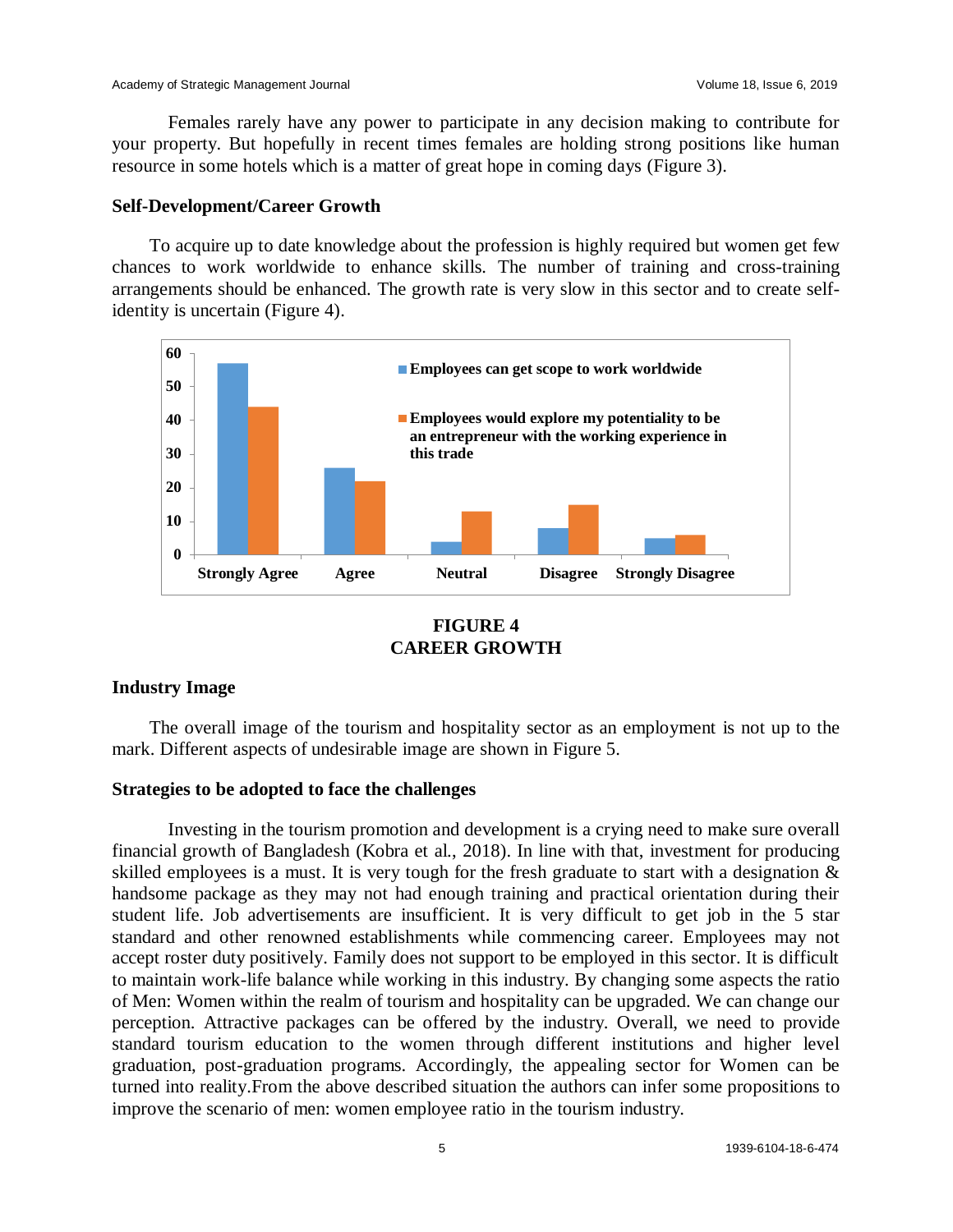

# **FIGURE 5 INDUSTRY IMAGE**

Community awareness must be created and developed to establish the tourism and hospitality job sector as a recognized profession for both male and female. The hotel and airline organizations must provide female employee friendly work environment. Child care center and flexible work hour should be developed. Entry package and other benefits must be good enough to attract potential female graduates. Overall policies should be developed. Standard human resource management and performance appraisal should be there. Educational institutions and industries should work together to enhance skilled female workforce.

#### **CONCLUSION**

There are many issues which have been faced by females to choose the hospitality and tourism sector, to work in this sector and to carry on their professional life for long term. In spite of having huge challenges women are involving in this sector to have a different flavor like knowing people of the various corner of the world, internationalization, secure work environment and so on. The impact of the present research can be witnessed from different slopes as it would emphasize on the women involvement in the tourism organizations and encourage them to join the friendly industry. The identification of factors can pave the way of resolving the barriers of women to make them involved in tourism industry. This research can entail human resource development consisting of male and female in the potential tourism business in Bangladesh. Some effective steps are essential to eradicate the negative situations and factors. If government, educational organizations which are offering hospitality education, industry personnel all work as a combined force then the tourism and hospitality sector will boom soon.